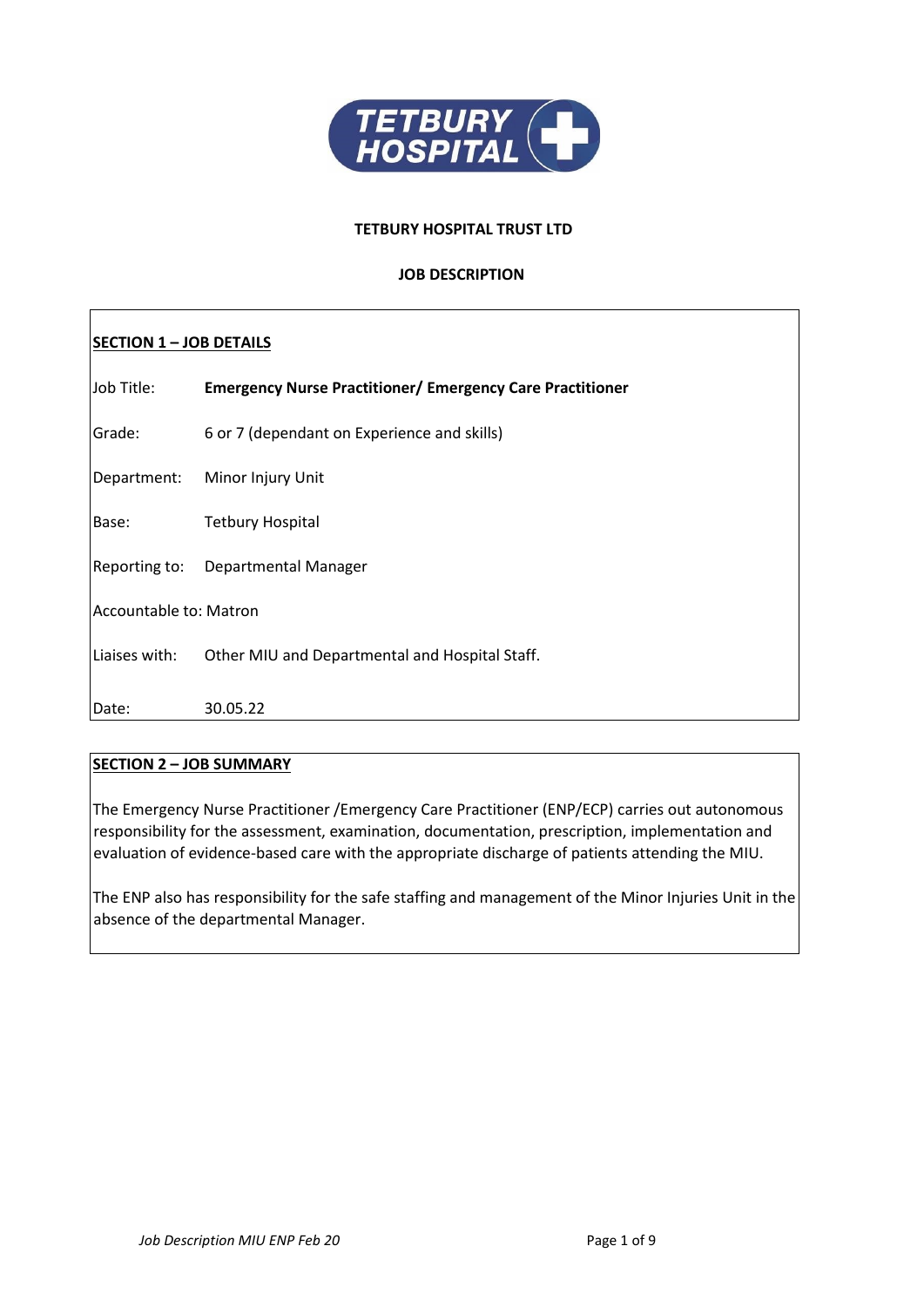# **SECTION 3 – PRINCIPLE DUTIES**

- Ensure all practice is clinically competent, skilled and delivered to the highest standards, following national and local clinical protocols.
- Provide assessment, treatment and diagnosis at point of first contact by attending to adults and children presenting with Minor Injuries and illness.
- Ordering and interpreting diagnostic tests where appropriate.
- Work autonomously, undertaking a variety of agreed extended roles which would be beyond the normal scope of a registered nurse
- Independently, supplying and/or administering medication and treatments according to agreed protocols.
- Ensure comprehensive and accurate care records are planned and recorded for all attending individuals.
- Record all patient data as per hospital and NMC/HCPC guidelines with particular regard to confidentiality
- Ensure that services delivered meet recognised quality standards both contractually, regionally and nationally
- Provide on the day staffing of the Minor Injuries Unit ensuring that high standards are maintained within the Unit in relation to clinical care, a clean environment, and giving particular attention to the safety, privacy and dignity of patients
- Utilise day to day operational, clinical, professional and problem-solving approaches to support staff and service delivery
- Work within professional boundaries and be aware of and work within all relevant legislation and guidance for practice i.e. NMC/HCPC Code of Practice
- Practice within the NMC Code of Conduct, Performance and Ethics to ensure clinical knowledge is maintained and developed.
- Responsible for the development, maintenance and delivery of an effective and efficient professional service within the MIU.

# **Organisational**

- Liaise and work collaboratively with the other Health care teams (Community Nursing Staff, local GPs, AHP's, Intermediate Care Teams, Community Care and Housing Department (CCHD), Secondary Care Emergency Departments for both adults and children, GP Cooperatives, ECPs, ambulance personnel, Community Matrons, Service Managers, Clinical Lead for Urgent Care Services) in the area to ensure smooth patient flow and that care is delivered collaboratively.
- Manage the day to day working within existing resources
- Ensure that multi agency working relationships are maintained and developed
- Work closely with other clinical care agents and providers e.g.: GP surgeries, GP Out of Hours, Ambulance, Acute Trusts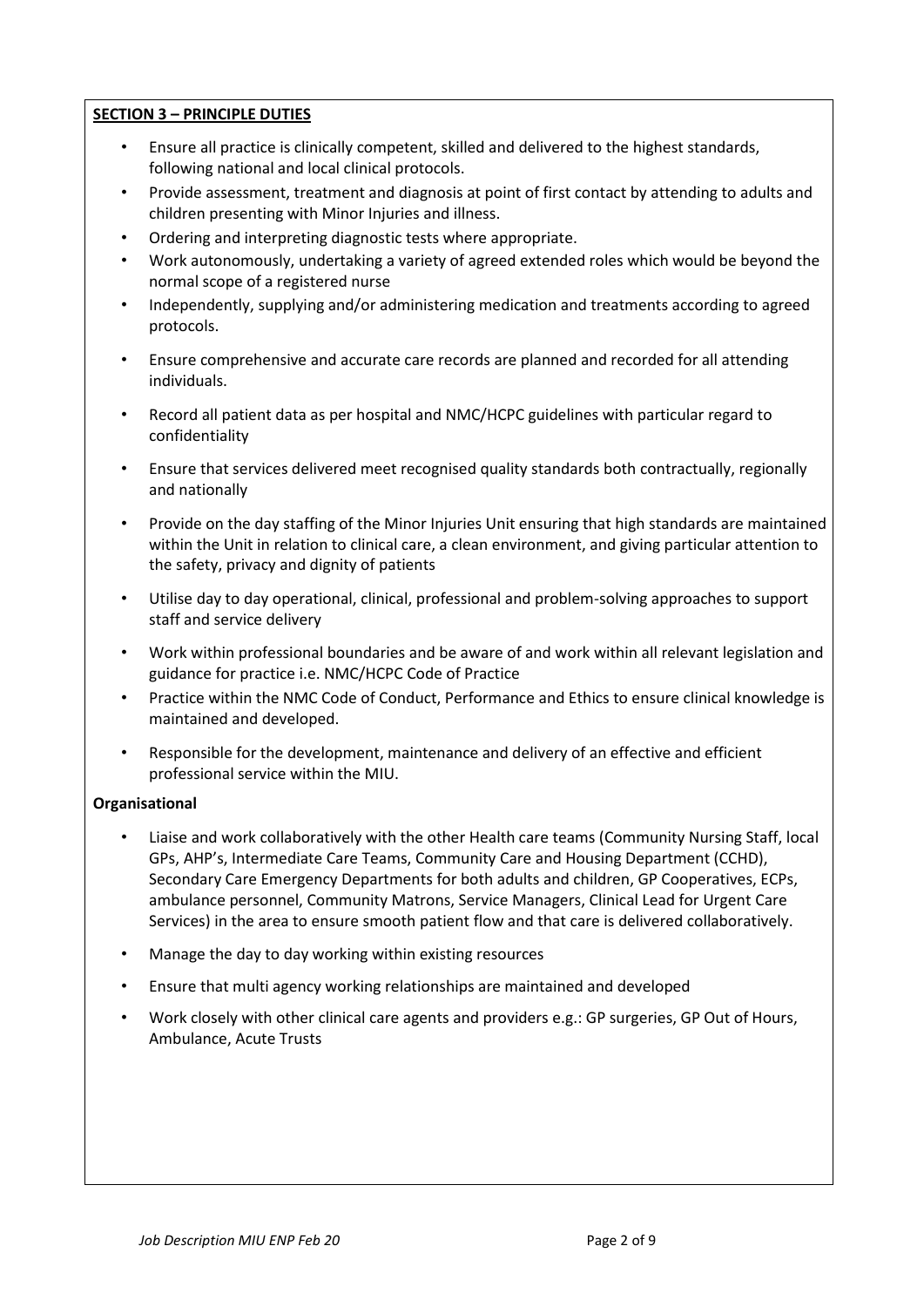# **Communication**

- Ensure effective communication processes are in place in order to maintain and further develop services within THT for both patients and staff attending or working within THT
- Ensure active and effective communication networks are in place within MIU, and with other agencies and that all communications are consistent with legislation, policies and procedures.
- In addition to the patients who access the MIU Service on a daily basis, liaise and interact with a multi-professional team across organisational boundaries e.g. GPs, Practices and Treatment

Room Nurses, Secondary Care providers, Community Care and Housing Departments , PCT Provider Services, ECPs Voluntary Sector, Ambulance personnel, Mental Health teams etc accordingly to patient needs and the appropriate care pathway.

- To ensure that consent to intervention or assessment is sought in a manner that is meaningful to the service user.
- Utilise the available services to ensure that patients whose first language is not English are helped to express their problems and can understand the care and approaches being taken
- Engage and promote patient's participation in quality and service surveys
- Facilitate accessing and referral to other healthcare providers in order to offer and maintain a seamless and effective service for patients **Education and Research**
- Use highly specialised extended scope skills which are peer reviewed annually to deliver evidence based best practice to patients
- Ensure all clinical nursing activities are evidence based
- Lead undertake relevant research studies and audits both independently or in conjunction with other Health Care professionals and institutions.
- Participate in clinical and non-clinical audit activity that occurs within the MIU. Ensure a review of findings and actions plans in relation to the findings is undertaken and recorded annually.
- Oversee a proactive learning environment for healthcare students, visitors and other learners.
- Maintain training and ensure mandatory training is undertaken and in date.
- Liaise closely with colleagues when safeguarding children to ensure all policies, procedures and processes are in place and followed.
- Ensure there are effective working relationships with health and social care to support vulnerable adults.

#### **Managerial**

- Manage self and clinical workload in a timely manner ensuring that effective service delivery is maintained.
- Manage and monitor safe keeping of medicines in accordance with Medicine Management policy.
- Ensure contribution is made to the clinical governance agenda when requested and maintain evidence of compliance and steps to achieve compliance with Care Quality Commission (CQC) registration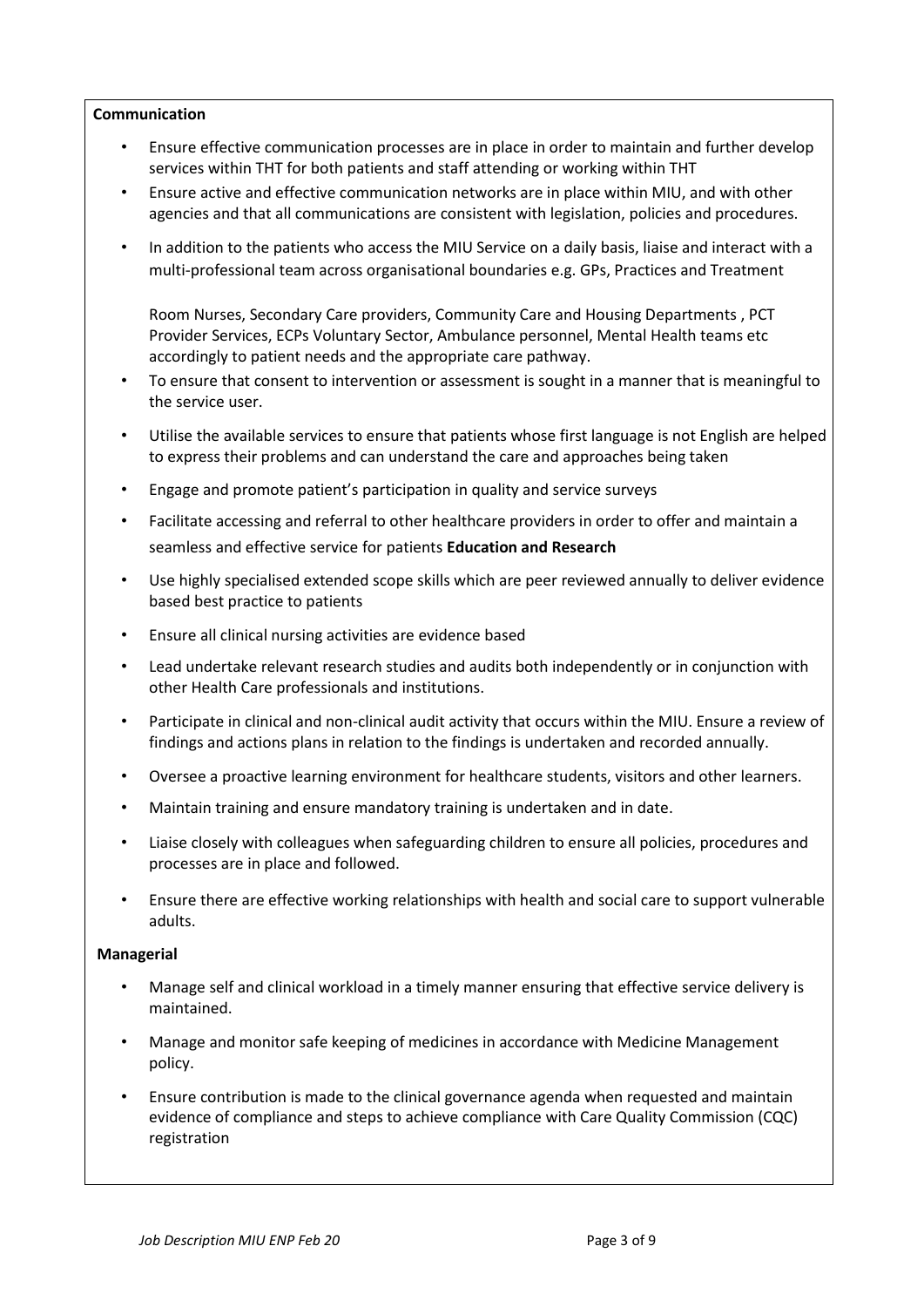- Work collaboratively with other areas within THT on Health & Safety at work Act incorporating Fire, environment, equipment, building, first aid.
- Responsible for goods and equipment within MIU.
- Contribute to innovative nursing practice and services
- Ensure compliance and adherence to safeguarding for both paediatrics and vulnerable adults Maintain an excellent learning environment for the clinical team. Contribute to the development of others through clinical supervision, reflective practice and on the job teaching in the clinical setting.

# **Notes on Efforts Required**

# **Physical**

• Long periods of standing / sitting interrupted by walking between clinical room / waiting area. Twisting, turning and manual handling activities as part of patient care during clinical shifts.

# **Mental and Emotional**

- Rapid response and quick decision making required in complex clinical situations, when planning and priorities change often. Significant autonomous clinical decision making required.
- Judgement and insight required to work with people who may have mental health difficulties, be under the influence of drugs or alcohol and for whom there may be a query over their capacity to make decision.
- Managing a professional sensitive approach in challenging situations with service users, carers and other colleagues, where there may be distress, or anxiety
- Risk of Face to face abusive and/ or threatening behaviour
- Managing emotional impact of role on oneself, service users and other staff members.
- Working under Pressure of service delivery needs, with an unpredictable workload.
- Maintaining concentration and application to task in a noisy and distracting environment that includes shared workspace.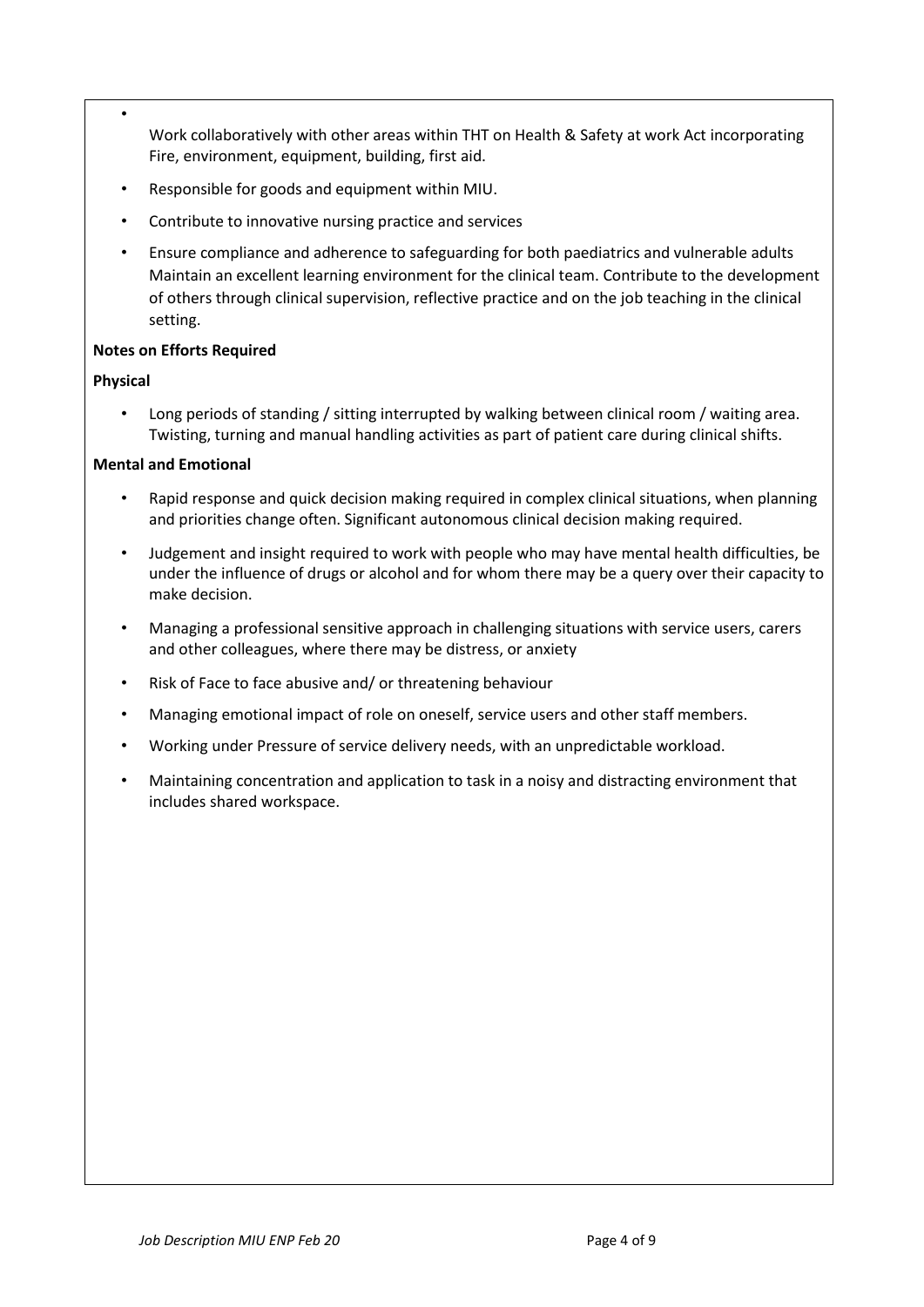# **General Responsibilities**

- Undertake any other duties that may be reasonably requested of the post holder to help the MIU run smoothly.
- Work collaboratively with other organisations in the local health community on issues of common interest.
- Ensure that the services the post holder manages are delivered to a high standard and work with the clinical governance team to ensure that appropriate systems and processes are in place and that the organisation develops an open, learning culture.
- Take personal responsibility for ensuring an equalities approach in managing staff, delivery and commissioning services, including promoting good practice in implementing relevant statutory requirements.
- Promote effective public, user and carer involvement in all elements of work. Monitor the effectiveness and outcomes of the service(s) your team provides with reference to relevant factors such as gender, race, disability and age, and to use this data to make any changes that are necessary to ensure equitable treatment for all.

# **Confidentiality**

As an employee you have a responsibility to maintain the confidentiality of any confidential information which comes into your possession regarding patients, employees or any other business relating to the Tetbury Hospital Trust

Your attention is drawn to the confidential nature of information collected within the health service. The unauthorised use or disclosure of patient or other personal information is a dismissible offence and in the case of computerised information could result in a prosecution for an offence or action for civil damages under the Data Protection Act or subsequent relevant legislation.

All Employees are required to comply with the Hospital's GDPR, confidentially and privacy policies / statements.

#### **Health & Safety**

As an employee you have a responsibility to abide by all of the safety practices and codes provided by the Trust and have an equal responsibility with management for maintaining safe working practices for the health and safety of yourself and others.

Employees must be aware of the responsibilities placed on them under the Health and Safety at Work Act (1974), and associated legislation, to maintain a safe working environment for both staff and visitors,

All employees must comply with the Trust Infection Control Policy. All employees must attend infection control training

#### **Quality Assurance**

As an employee of the Trust you are a member of an organisation that endeavours to provide the highest quality of service to our patients. You are an ambassador of the organisation and, as such, are required to ensure that high standards are maintained at all times.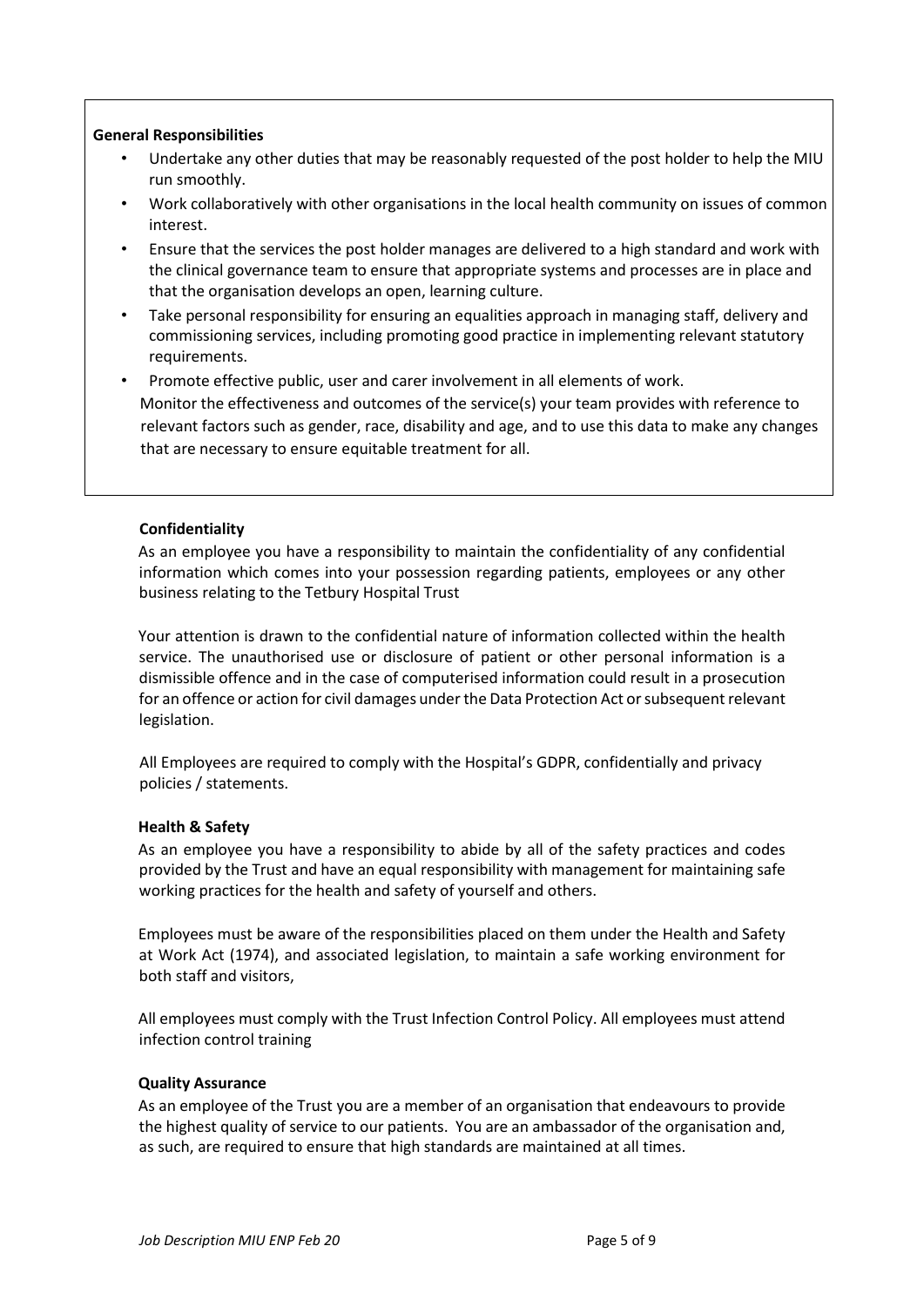# **Equal Opportunities**

As an employee you have a responsibility to ensure that all people that you have contact with during the course of your employment, including patients, relatives and staff are treated equally, with respect and without bias or discrimination in line with the Trust's Equal Opportunities Policy and the Law.

Employee are required to report to their manager (or another member of the hospital team as appropriate) or take effective action to deal with any discrimination or unfair treatment that they become aware of.

### **Risk Management**

You have a responsibility for the identification of all risk which have a potential adverse effect on the Trust's ability to maintain quality of care and the safety of patients, staff and visitors, and for the taking of positive action to eliminate or reduce these.

### **Job descriptions - General Notes**

The duties outlined in this role specification serve as a guide to the current and major responsibilities of the post. The duties and obligations associated with the post will inevitably vary and develop and the role specification will be reviewed on a regular basis. Changes will be subject to consultation with the post holder.

### **Safeguarding**

All employees have a responsibility to support the safety and well-being of children, young people and adults at risk of harm and to practice in accordance with legislation. Knowledge, skills and competency are to be maintained according to role and responsibilities in order to fulfil Safeguarding Children and Adults at Risk responsibilities. All employees are expected to comply with existing local Safeguarding policies and procedures

#### **Development, training and supervision**

The Trust is committed to supporting the development of all staff. All employees have a responsibility to participate in regular 1:1s, and appraisals with their manager and identify performance standards for the post. As part of the appraisal process employees have a joint responsibility with their line manager to identify any learning and development needs in order to meet the agreed performance standards required of the post holder.

# NHS Constitution

As a commissioned provider of NHS services, Tetbury Hospital Trust has a responsibility to adhere to the NHS Constitution which establishes the principles and values of the NHS in England. It sets out rights to which patients, public and staff are entitled, and the pledges which the NHS is committed to achieve, together with responsibilities which the public, patients and staff owe to one another. All NHS Bodies private and third sector providers supplying NHS services are required by law to take account of this Constitution in their decisions and actions.

A handbook accompanying the constitution may be found by going to [NHS Constitution for](https://www.gov.uk/government/publications/the-nhs-constitution-for-england) [England -](https://www.gov.uk/government/publications/the-nhs-constitution-for-england) [Publications -](https://www.gov.uk/government/publications/the-nhs-constitution-for-england) [GOV.UK](https://www.gov.uk/government/publications/the-nhs-constitution-for-england) that essentially provides further and more detailed explanation of each of the rights and pledges.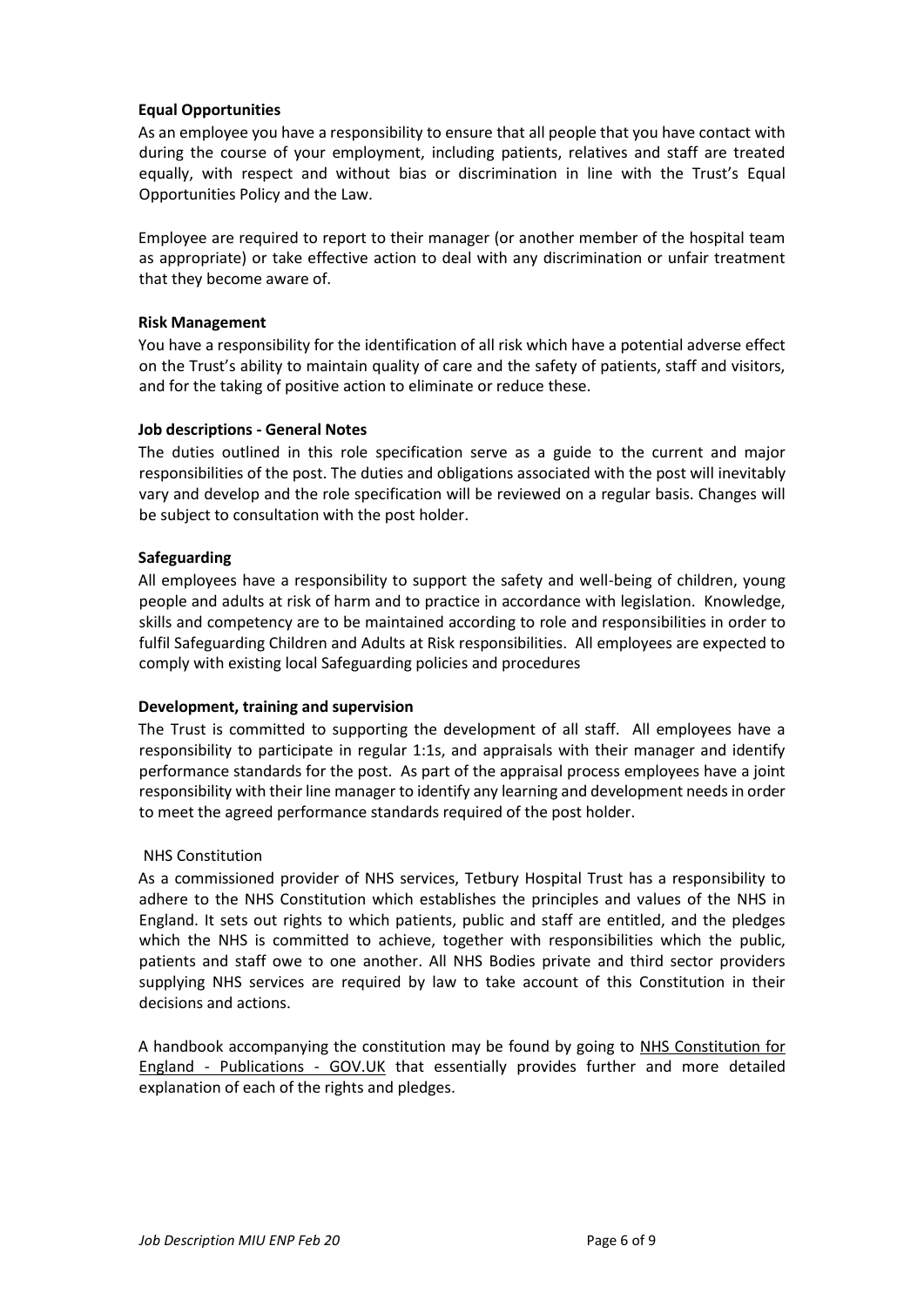# **Criminal Records**

This post is subject to the Rehabilitation of Offenders Act (Exceptions Order) 1975 and as such it will be necessary for a submission for Disclosure to be made to the Disclosure and Barring Service to check for any previous criminal convictions.

# **PERSON SPECIFICATION**

*This document describes the qualities required for a post-holder that are not captured by the JD.* 

# **Role holder At Grade 6**

| <b>SPECIFICATION</b>                                                                                                                                                  | <b>DESCRIPTION</b><br><b>Essential</b>                                                                                                                                                                                                                                                                                                                                                                                                          | <b>DESCRIPTION</b><br><b>Desirable</b>                                                                                                                                                                                                                                                                              |
|-----------------------------------------------------------------------------------------------------------------------------------------------------------------------|-------------------------------------------------------------------------------------------------------------------------------------------------------------------------------------------------------------------------------------------------------------------------------------------------------------------------------------------------------------------------------------------------------------------------------------------------|---------------------------------------------------------------------------------------------------------------------------------------------------------------------------------------------------------------------------------------------------------------------------------------------------------------------|
| <b>Qualifications</b><br>(This must include the level)<br>required to appoint to the<br>post.<br>Any requirement for<br>registration should also be<br>recorded here. | First Level registration (RN) or Allied<br>Health<br><b>Professional Council</b><br>1st Degree, working towards or<br>equivalent experience<br>BSc Nurse Practitioner / Emergency Nurse<br>Practitioner / Emergency Care<br>Practitioner/Advanced Paramedic<br>Practitioner or equivalent<br>Recognised Teaching/assessing<br>qualification or equivalent experience at<br>level 3<br>Non-medical X ray referrer and up to date<br>Calrad/Irmer | Registered Children's Nurse<br>$\bullet$<br>Leadership course, or working<br>$\bullet$<br>towards<br><b>Qualification in Minor illness</b><br>management<br>Minor Injury Minor illness in<br>$\bullet$<br>children<br>Independent/supplementary<br>$\bullet$<br>prescriber V300 or equivalent<br>or working towards |
|                                                                                                                                                                       | Resuscitation Level 3 adult and children<br>Safeguarding adults and children course at<br>appropriate level.                                                                                                                                                                                                                                                                                                                                    |                                                                                                                                                                                                                                                                                                                     |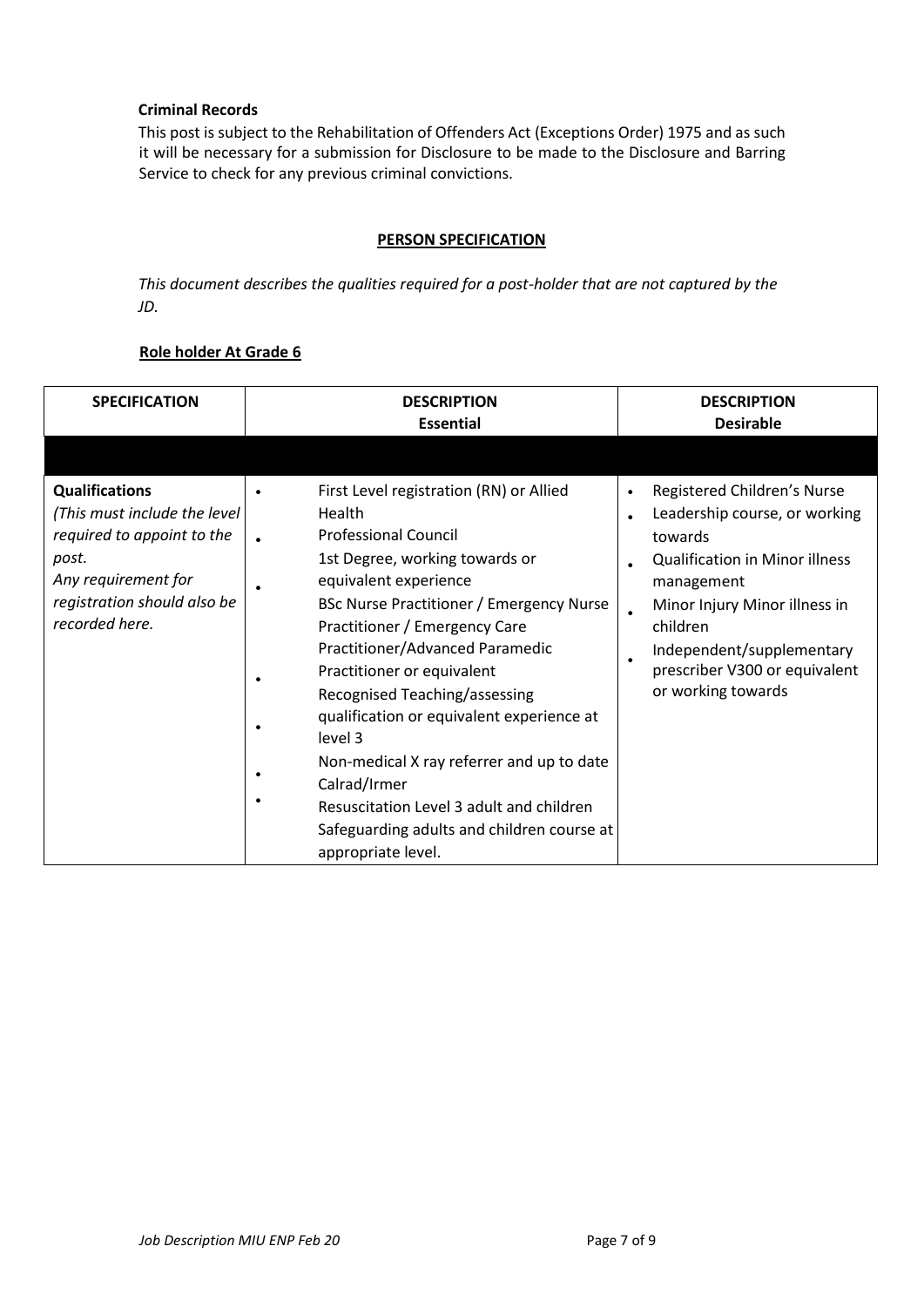| <b>Experience/Skills</b><br>(Type and level of<br>experience required to<br>fulfil duties)                                                                        | Experience of working in an acute or<br>community hospital setting or primary<br>care as ENP/ECP<br>Evidence of practice as a qualified ENP /<br><b>ECP</b><br>and effective clinical leadership<br>Evidence of significant Continuing<br>Professional Development and up to date<br>Professional Portfolio demonstrating<br>competence as an ENP/ECP<br>Recent and continued evidence of<br>developing relevant practice.<br>Experience and excellent knowledge base<br>in assessment, diagnosis and management<br>οf<br>minor illness / injuries<br>Fracture management<br>Experience of multidisciplinary team<br>working Experience of developing<br>relationships with external agencies and<br>organisations<br>Experience of working across<br>organisational boundaries within health or<br>social care<br><b>Experience of Change Management</b><br>Fully aware of the clinical Governance<br>agenda<br>Fully aware of principles of Infection<br>Control | Evidence of management<br>experience / training<br>Understanding of developing<br>$\bullet$<br>protocols and guidelines<br>Experience of working within<br>an emergency/ urgent care<br>setting<br>Experience of supervising staff<br>in a clinical setting<br>Has an in depth<br>understanding of local and<br>national issues relating to<br>urgent care. Able to<br>demonstrate effective<br>teaching and development /<br>assessment of staff and<br>students<br>Evidence of being involved in<br>implementing change in the<br>workplace |
|-------------------------------------------------------------------------------------------------------------------------------------------------------------------|--------------------------------------------------------------------------------------------------------------------------------------------------------------------------------------------------------------------------------------------------------------------------------------------------------------------------------------------------------------------------------------------------------------------------------------------------------------------------------------------------------------------------------------------------------------------------------------------------------------------------------------------------------------------------------------------------------------------------------------------------------------------------------------------------------------------------------------------------------------------------------------------------------------------------------------------------------------------|-----------------------------------------------------------------------------------------------------------------------------------------------------------------------------------------------------------------------------------------------------------------------------------------------------------------------------------------------------------------------------------------------------------------------------------------------------------------------------------------------------------------------------------------------|
|                                                                                                                                                                   | Fully aware of Health & Safety at Work and<br>safeguarding principles<br>Able to promote equality, diversity and rights .<br>Good IT Skills                                                                                                                                                                                                                                                                                                                                                                                                                                                                                                                                                                                                                                                                                                                                                                                                                        |                                                                                                                                                                                                                                                                                                                                                                                                                                                                                                                                               |
| <b>Communication Skills</b><br>(Indication type of<br>communication and<br>audience.<br>e.g. face-to-face with<br>patients, presentations to<br>colleagues, etc.) | Demonstrates excellent ability to communicate<br>effectively and articulately at all levels and to all<br>audiences skilfully utilising appropriate media<br>(written/verbal, formal (reports, care plans /<br>programmes) and informally (clinical discussions),<br>face to face and electronic etc.)<br>Able to demonstrate empathy when dealing with<br>patients, carers/relatives and other healthcare<br>professionals to ensure that the patient receives<br>an optimal level of care.<br>Ability to develop an environment that provides a<br>good learning experience for students.                                                                                                                                                                                                                                                                                                                                                                        |                                                                                                                                                                                                                                                                                                                                                                                                                                                                                                                                               |